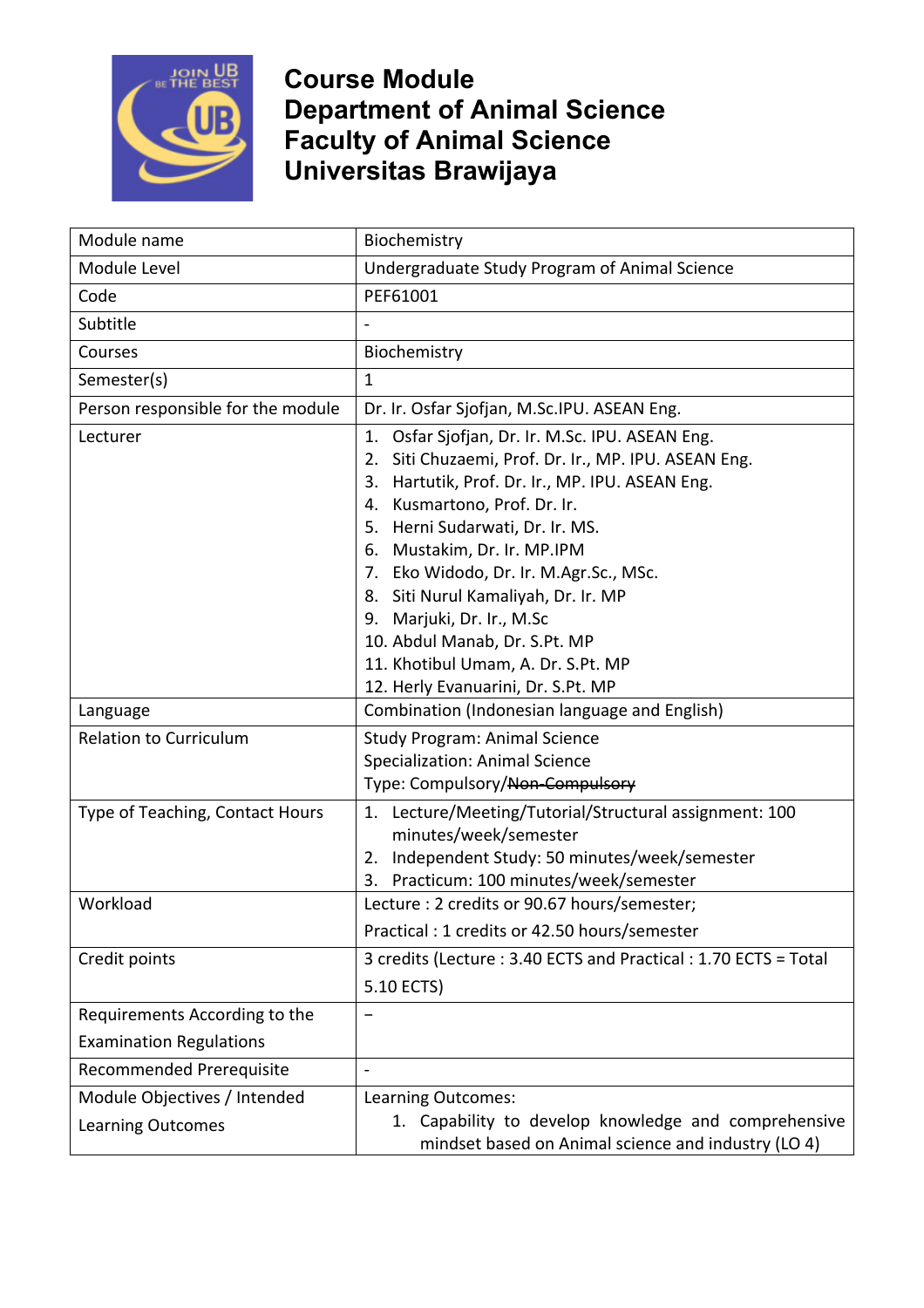

| 2. Capability<br>analyse<br>the<br>to<br>development<br>and<br>implementation of technology through humanities,<br>ethical and scientific value as to provide appropriate<br>solutions and ideas (LO 5)<br>3. Proficient in biology, physiology, animal nutrition,<br>breeding, farm management, and implementation in<br>Animal Science (LO 6)                                                                                                                                                                                                                           |
|---------------------------------------------------------------------------------------------------------------------------------------------------------------------------------------------------------------------------------------------------------------------------------------------------------------------------------------------------------------------------------------------------------------------------------------------------------------------------------------------------------------------------------------------------------------------------|
| Objectives:<br>The Biochemistry course explain biochemistry and cells<br>including structure, system, function and mecanism of action of<br>cells. The course also explain and identify qualitatively water,<br>acid-base, enzymes and their procedure, carbohydrate<br>biochemistry, protein, amino acids, fats and fatty acids as well<br>as vitamins and minerals and their metabolic processes in<br>plants, animals, and animal products. Beside that it also learn<br>about the process and procedure of bio-energetics in plants,<br>animals, and animal products. |
| Knowledge:<br>Build their knowledge and comprehensive mindset about<br>biochemistry related to applying in Animal science and industry.                                                                                                                                                                                                                                                                                                                                                                                                                                   |
| <b>Skills</b><br>Cognitive<br>Implementing basic biochemistry including structure, system,<br>function and mecanism of action of cells on Animal Science.<br>Phsycomotoric                                                                                                                                                                                                                                                                                                                                                                                                |
| Applying the principles of biochemistry in conducting research<br>in the field of Animal Science related to carbohydrate, protein,<br>lipid, mineral and vitamin metabolisms.                                                                                                                                                                                                                                                                                                                                                                                             |
| Competences<br>Improving their capability to analyse the development and<br>implementation of biochemistry through humanities, ethical<br>and scientific value as to provide appropriate solutions and<br>ideas.                                                                                                                                                                                                                                                                                                                                                          |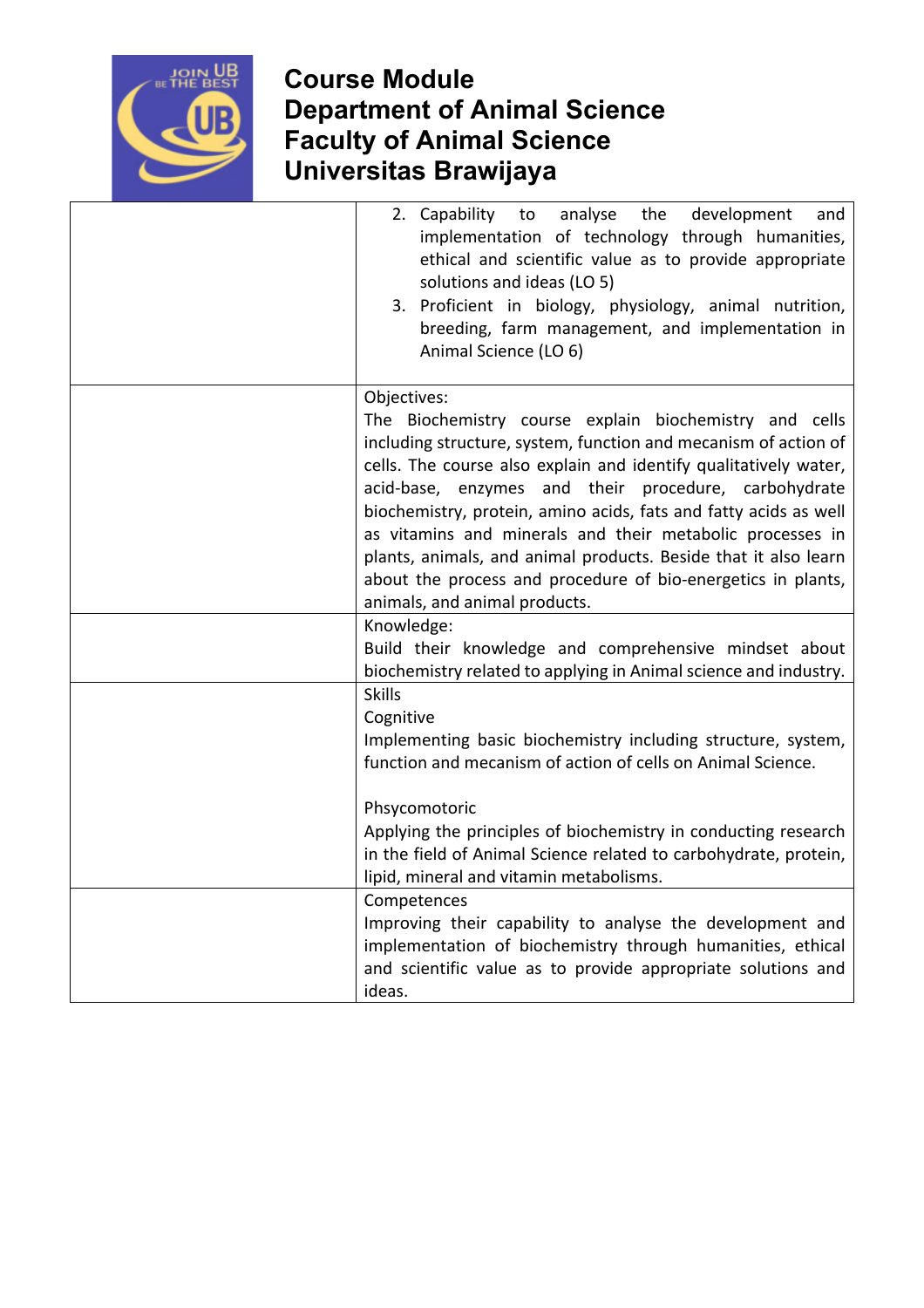

| Content                      | 1. Learning plan, lecture contracts, biochemical history,<br>structure, function, and differences in cells in plants,<br>animals, and animal products<br>2. Structure, function of water and acid-base (pH)<br>3. Type, structure, function, and work mechanism of enzymes<br>4. Carbohydrate biochemistry (type, structure, function, and<br>work mechanism of carbohydrates)<br>5. The process of carbohydrate metabolism<br>6. Protein Biochemistry (type, structure, function, and work<br>mechanism of proteins and amino acids)<br>7. Metabolism processes of protein and amino acid<br>8. Fat biochemistry (type, structure, function, and work<br>mechanism of fats and fatty acids)<br>9. The metabolism process of fats and fatty acids<br>10. Types, structures, functions, and work mechanisms of<br>nucleic acids<br>11. Types, structures, functions, work mechanisms, and<br>metabolism of vitamins<br>12. Types, structures, functions, work mechanisms, and<br>metabolism of mineral<br>13. Work mechanism of Bio-energetics<br>14. Biochemical applications in the field of animal science |
|------------------------------|--------------------------------------------------------------------------------------------------------------------------------------------------------------------------------------------------------------------------------------------------------------------------------------------------------------------------------------------------------------------------------------------------------------------------------------------------------------------------------------------------------------------------------------------------------------------------------------------------------------------------------------------------------------------------------------------------------------------------------------------------------------------------------------------------------------------------------------------------------------------------------------------------------------------------------------------------------------------------------------------------------------------------------------------------------------------------------------------------------------|
| <b>Study and Examination</b> | - Examination requirements: A minimum of 80%                                                                                                                                                                                                                                                                                                                                                                                                                                                                                                                                                                                                                                                                                                                                                                                                                                                                                                                                                                                                                                                                 |
| Requirements and Forms of    | attendance to attend the final exam                                                                                                                                                                                                                                                                                                                                                                                                                                                                                                                                                                                                                                                                                                                                                                                                                                                                                                                                                                                                                                                                          |
| Examination                  |                                                                                                                                                                                                                                                                                                                                                                                                                                                                                                                                                                                                                                                                                                                                                                                                                                                                                                                                                                                                                                                                                                              |
|                              | The forms of the test: Multiple Choice/Essay/Group                                                                                                                                                                                                                                                                                                                                                                                                                                                                                                                                                                                                                                                                                                                                                                                                                                                                                                                                                                                                                                                           |
|                              | The Final Score Component:                                                                                                                                                                                                                                                                                                                                                                                                                                                                                                                                                                                                                                                                                                                                                                                                                                                                                                                                                                                                                                                                                   |
|                              | - 30% Midterm Exam,                                                                                                                                                                                                                                                                                                                                                                                                                                                                                                                                                                                                                                                                                                                                                                                                                                                                                                                                                                                                                                                                                          |
|                              | $-$ 30% Final Exam,                                                                                                                                                                                                                                                                                                                                                                                                                                                                                                                                                                                                                                                                                                                                                                                                                                                                                                                                                                                                                                                                                          |
|                              | 30% Practicum,                                                                                                                                                                                                                                                                                                                                                                                                                                                                                                                                                                                                                                                                                                                                                                                                                                                                                                                                                                                                                                                                                               |
|                              | 5% Structured Assignments<br>5 % Quiz                                                                                                                                                                                                                                                                                                                                                                                                                                                                                                                                                                                                                                                                                                                                                                                                                                                                                                                                                                                                                                                                        |
|                              |                                                                                                                                                                                                                                                                                                                                                                                                                                                                                                                                                                                                                                                                                                                                                                                                                                                                                                                                                                                                                                                                                                              |
|                              | $A:80 <$ Final Score $\leq 100$<br>$B+$ : 75 < Final Score $\leq 80$<br>$B:69 <$ Final Score $\leq 75$                                                                                                                                                                                                                                                                                                                                                                                                                                                                                                                                                                                                                                                                                                                                                                                                                                                                                                                                                                                                       |
|                              | $C+$ : 60 < Final Score $\leq 69$                                                                                                                                                                                                                                                                                                                                                                                                                                                                                                                                                                                                                                                                                                                                                                                                                                                                                                                                                                                                                                                                            |
|                              | $C: 55 <$ Final Score $\leq 60$                                                                                                                                                                                                                                                                                                                                                                                                                                                                                                                                                                                                                                                                                                                                                                                                                                                                                                                                                                                                                                                                              |
|                              | $D:50 <$ Final Score $\leq 55$                                                                                                                                                                                                                                                                                                                                                                                                                                                                                                                                                                                                                                                                                                                                                                                                                                                                                                                                                                                                                                                                               |
|                              | $D+$ : 44 < Final Score $\leq$ 50                                                                                                                                                                                                                                                                                                                                                                                                                                                                                                                                                                                                                                                                                                                                                                                                                                                                                                                                                                                                                                                                            |
|                              | $E: 0 <$ Final Score $\leq 44$                                                                                                                                                                                                                                                                                                                                                                                                                                                                                                                                                                                                                                                                                                                                                                                                                                                                                                                                                                                                                                                                               |